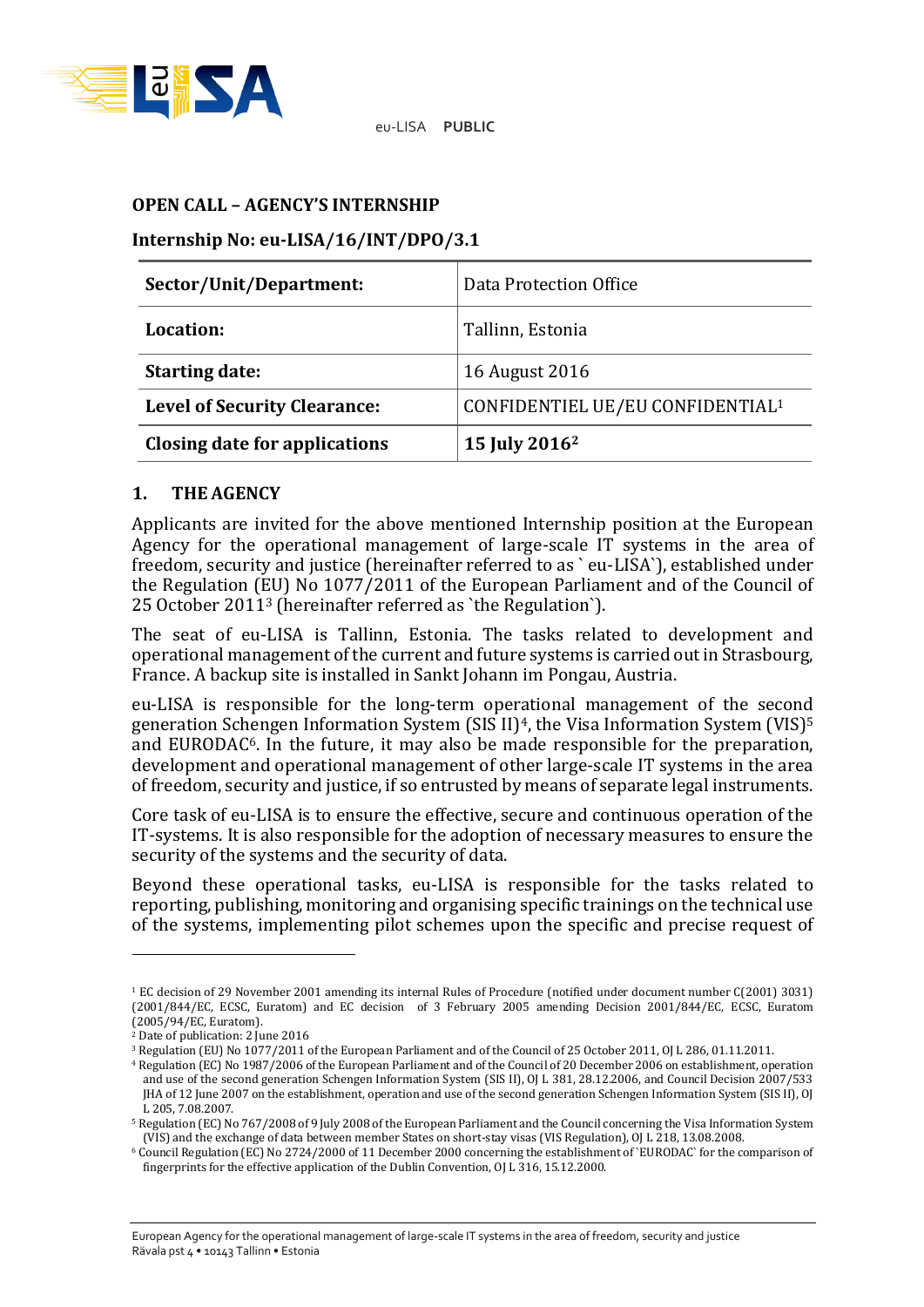the European Commission and monitoring of research relevant for the operational management of the systems.

# **2. DATA PROTECTION OFFICER**

The Data Protection Officer (DPO) is responsible for ensuring an independent manner that eu-LISA respects its data protection obligations pursuant to Regulation (EC) N. 45/2001. The DPO is responsible for:

- informing, advising and raising awareness of eu-LISA staff on personal data protection issues;
- advising on general administrative measures which may impact on the protection of personal data, in particular in the field of new technologies;
- ensuring that controllers and data subjects are informed of their rights and obligations pursuant to Regulation (EC) No 45/2001;
- providing regular updates, continuous support and advice to the Management Board of eu-LISA and to the work of the SIS II, VIS and EURODAC Supervision Coordination Groups;
- keeping a register of the processing operations carried out by eu-LISA;
- responding to requests from the European Data Protection Supervisor (EDPS) and, within the sphere of his/her competence, cooperating with the EDPS at latter's request or on his/her own initiative;
- notifying the EDPS of processing operations likely to present specific risks;
- upholding eu-LISA in its mission of being an acknowledged EU ICT centre of excellence with relevant technical personal data protection skills.

# **3. TASKS**

The Internship aims to enhance the educational and practical experience of the Intern through work assignments in their specific areas of competence. The Intern will be introduced to the professional world and to the opportunities therein.

Under the supervision of the Data Protection Officer, the Intern is expected to perform mainly administrative tasks in the data protection area of eu-LISA and to provide support to the Data Protection Officer. On the other hand, it is also envisaged that the Intern would participate in some of the studies concerning the personal data protection aspects, having the possibility to learn about the process and the daily issues of the work in information security related issues close linked to personal data.

Tasks may include also:

- working closely with other colleagues on different projects and cross-cutting themes;
- maintain the bi-weekly DPO newsletter;
- assisting in the collection of business requirements of eu-LISA projects in terms of privacy by design;
- conducting studies in the area of Privacy Impact Assessment;
- conducting an impact on the future legal framework on personal data protection;
- assisting in the organisation of meetings with external counterparts (e.g. draft meeting agendas, register updates and assist in the follow-up communication exchanged);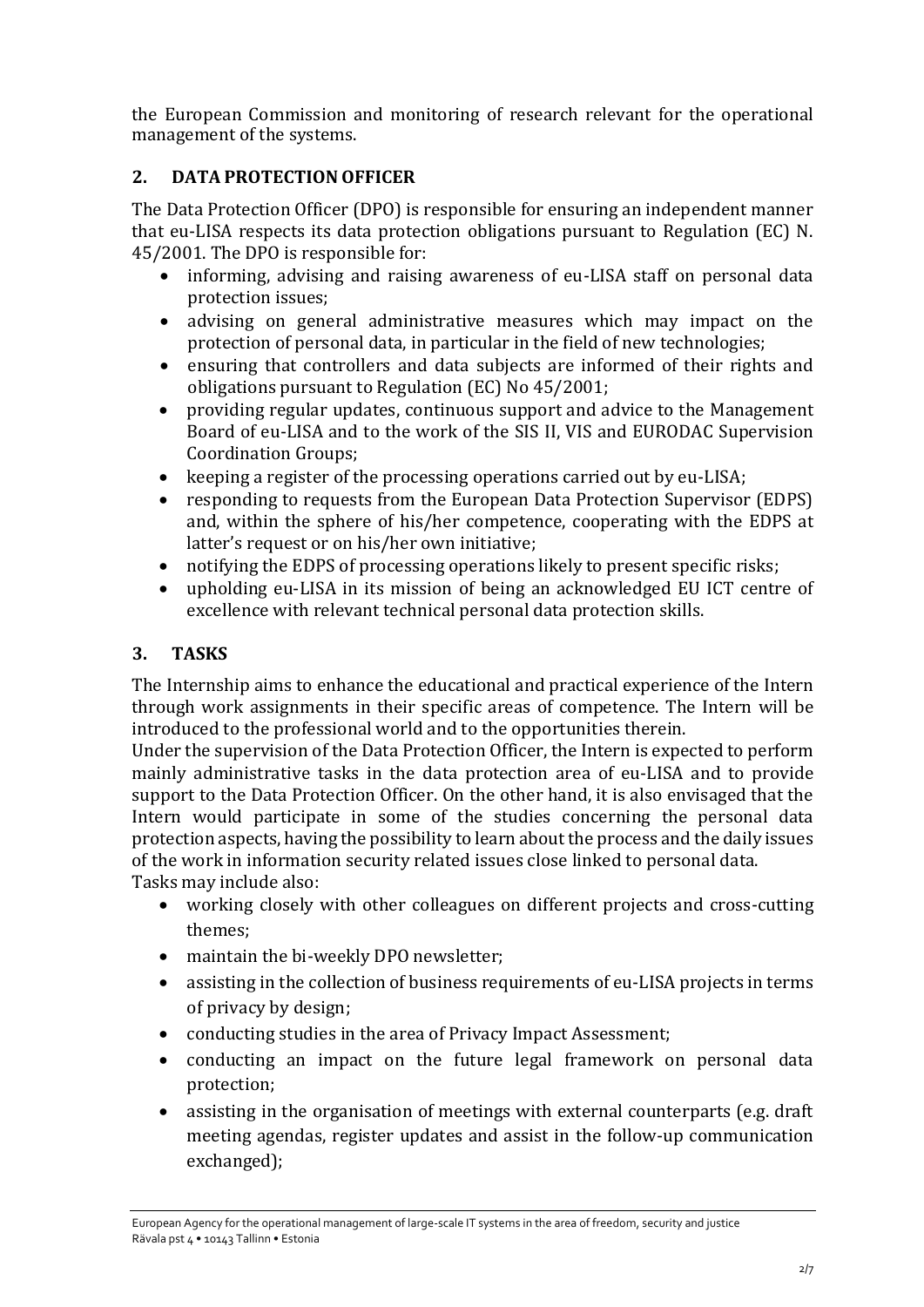the Intern might be asked to take minutes and draft reports from the meetings.

The tasks may be adjusted by the Data Protection Officer according to the demonstrated competence of the Intern.

### **4. QUALIFICATIONS AND EXPERIENCE REQUIRED**

#### **4.1. Eligibility criteria:**

Applicants will be considered eligible for the selection on the basis of the following formal criteria to be fulfilled by the deadline for applications:

- 4.1.1. to be a national of the Member States of the European Union or Schengen Associated Countries;
- 4.1.2. have completed at least three years (six semesters) of higher education course (university education or studies equivalent to university education) by the closing date for applications. The relevant studies should be in the followings domains: IT engineering, informatics, mathematics, information security, law, security studies, public administration and any other related subject. Applicants must provide copies of certificates or declaration from the relevant University;
- 4.1.3. to have knowledge of the working language of the eu-LISA (English) at least the level  $C1^7$ .

#### *Only qualifications that have been awarded in EU Member States or that are subject to the equivalence certificates issued by the authorities in the said EU Member States shall be taken into consideration.*

#### **4.2. Selection criteria**

<u>.</u>

*4.2.1. Professional competencies*

The applicant will be required to demonstrate that he/she has:

- good knowledge of the security information international policies/standards or the EU rules and regulations in this field of activity<sup>8</sup>;
- excellent written and oral command of English, corresponding to at least C1 level9;
- a sound knowledge of Microsoft Office applications, in particular Excel, PowerPoint and Word.

*4.2.2. Besides the following attributes would be advantageous:* 

- general understanding of the EU system and EU institutions and bodies;
- understanding of IT systems and issues pertaining personal data protection;
- ability to communicate in French corresponding to at least B1 level<sup>10</sup>.

 $7$  Cf. Language levels of the Common European Framework of reference: <http://europass.cedefop.europa.eu/en/resources/european-language-levels-cefr>

<sup>&</sup>lt;sup>8</sup> For example the Regulation EC 45/2001, the EC 1049/2001, ISO 27000 family standards. <sup>9</sup> Cf. Language levels of the Common European Framework of

reference[:http://europass.cedefop.europa.eu/en/resources/european-language-levels-cefr](http://europass.cedefop.europa.eu/en/resources/european-language-levels-cefr)

<sup>10</sup> Cf. Language levels of the Common European Framework of reference:

<http://europass.cedefop.europa.eu/en/resources/european-language-levels-cefr>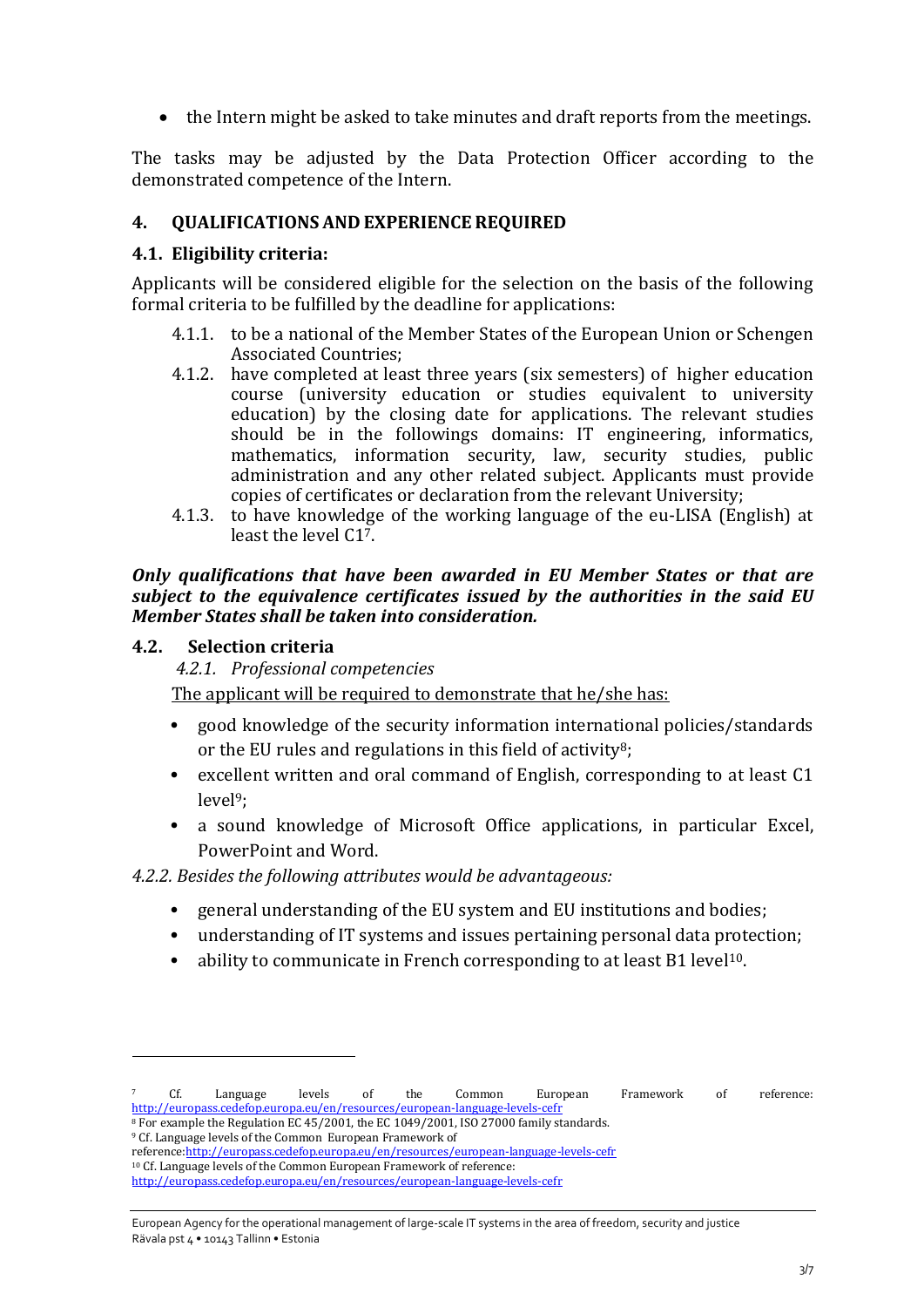# *4.2.3. Personal qualities*

Attributes especially important to this post include:

- good general communication skills, incl. flexibility and orientation to multitasking;
- the ability to work as part of a team and in a multicultural environment;
- having the willingness to learn and gain knowledge on the various spectres of security;
- motivation to take part in projects and to work on own initiative;
- supportive and helpful personality, with service oriented attitude.

# **5. EQUALOPPORTUNITIES**

eu-LISA applies an equal opportunities policy and accepts applications without distinction on grounds of sex, race, colour, ethic or social origin, genetic features, language, religion or belief, political or any other opinion, membership of a national minority, property, birth, disability, age or sexual orientation.

# **6. CONFIDENTIALITY**

The Intern must exercise the greatest discretion regarding facts and information that come to his/her knowledge during the course of internship. He/she must not, in any matter at any time, disclose to any unauthorised person any document or information not already made public. To ensure this discretion, the Intern will be requested to implement and sign eu-LISA Declaration of Confidentiality before starting the internship.

Those applicants who at the time of application or the start of the internship do not possess EU security clearance of Confidential UE level will be assisted by the Security Sector of eu-LISA in obtaining it from their national authorities upon commencement of their duties.

# **7. SELECTION PROCEDURE, APPOINTMENT AND CONDITIONS OF INTERNSHIP**

Applicants may be contacted by e-mail, telephone and/or Skype by data Protection Officer and a representative of Human Resources and Training Unit to discuss mutual expectations prior to the final selection decision.

The Data Protection Officer makes the final decision with regards to the selection of the Applicant for the Internship position.

The decision on Intern's selection shall be based on the detailed screening report of received applications carried out by the data Protection and the Human Resources and Training Unit.

The Internship is expected to start on 16 August 2016 and the initial Internship period is offered for 6 months with a possibility of extension up to 12 months.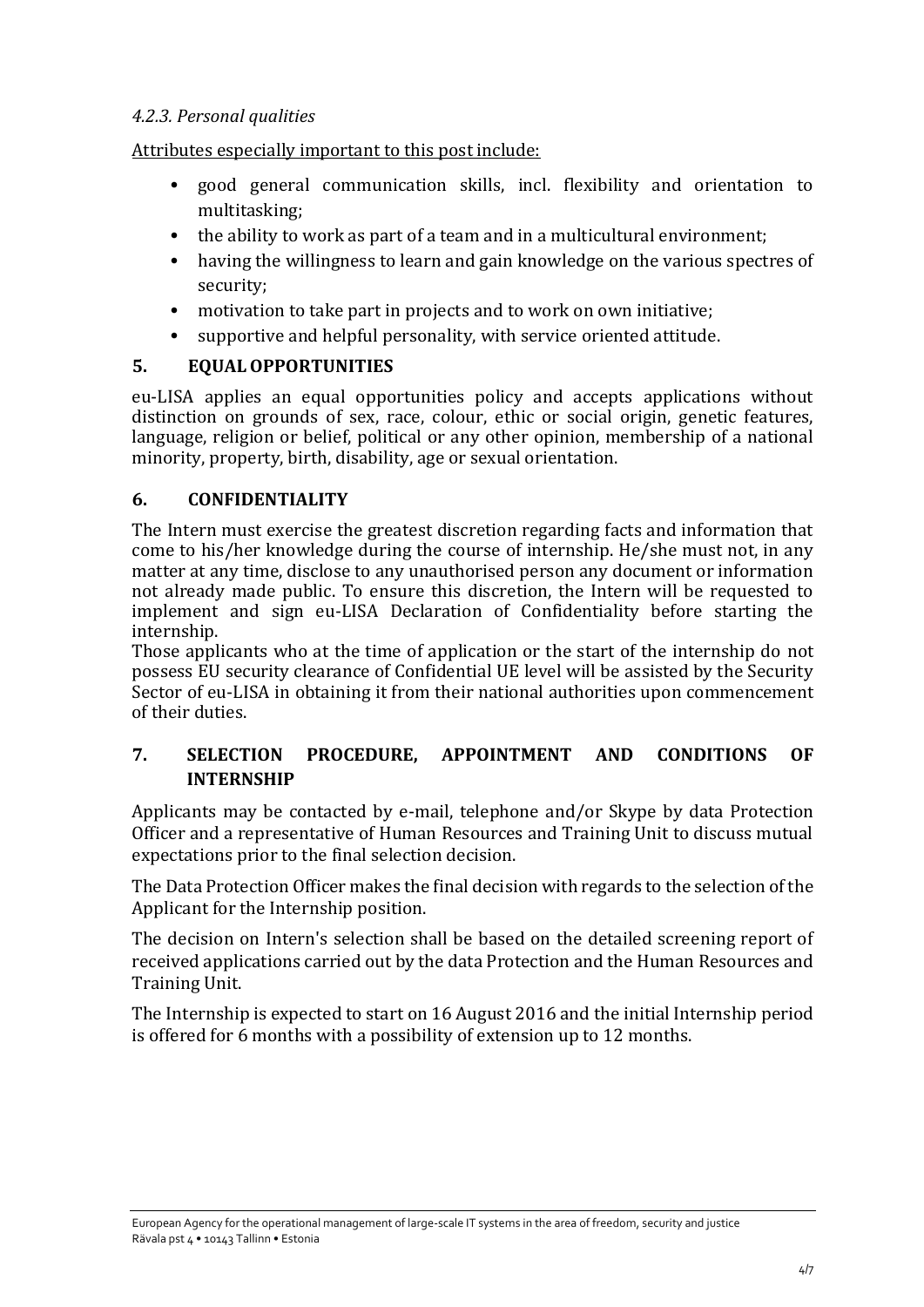At any time prior to the start of the Internship applicants may withdraw their applications by informing eu-LISA HRTU by e-mail: [eulisa-INTERNS@eulisa.europa.eu](mailto:eulisa-INTERNS@eulisa.europa.eu)

The internship will be awarded a monthly maintenance grant of 1 167.30 EUR (subject to slight change), which is 1/3 of the basic gross remuneration received by an official at the grade AD 5/1 and weighted by the correction coefficient (for Tallinn, Estonia 78%).

Interns are solely responsible for the payment of any taxes due on grant received from eu-LISA by virtue of the laws in force in the country of origin. Grant awarded to Intern is not subject to the tax regulations applying to officials and other servants of the European Union.

Intern whose place of residence is different from place of the internship is entitled to get reimbursed of the travel expenses incurred at the beginning and at the end of the internship, subject to budget availability.

eu-LISA Intern is entitled to annual leave of two working days per each complete calendar month of service.

eu-LISA does not cover sickness insurance. The intern is responsible to arrange such insurance prior to the start of the internship at euLISA. Proof of this insurance shall be submitted to eu-LISA prior to beginning of the internship.

**Please note that deliberations of the Selection Committee are strictly confidential and that any contact with its members is strictly forbidden.** 

### **8. PROTECTION OF PERSONAL DATA**

eu-LISA ensures that applicants' personal data are processed in accordance with Regulation (EC) No 45/2001 of the European Parliament and of the Council of 18 December 2000 on the protection of individuals with regard to the processing of personal data by the Community institutions and bodies and on the free movement of such data (12.1.2001, OJ, L 8). Please note that eu-LISA will not return applications to applicants. This applies in particular to the confidentiality and security of such data.

The legal basis for the selection procedures of Interns are defined in eu-LISA Internship Policy, available on our website: <http://www.eulisa.europa.eu/JobOpportunities/Pages/Internships.aspx>

The purpose of processing personal data is to enable selection procedures.

The selection procedure is conducted under the responsibility of eu-LISA's Human Resources and Training Unit, under the Resources and Administration Department. The controller for personal data protection purposes is the Head of the Human Resources and Training Unit.

The information provided by the applicants will be accessible to a strictly limited number of HR staff of eu-LISA, to the Selection Committee, and, if necessary, to the Security and/or Legal Officer of eu-LISA.

Almost all fields in the application form are mandatory; the answers provided by the applicants in the fields marked as optional will not be taken into account to assess their merits.

European Agency for the operational management of large-scale IT systems in the area of freedom, security and justice Rävala pst 4 • 10143 Tallinn • Estonia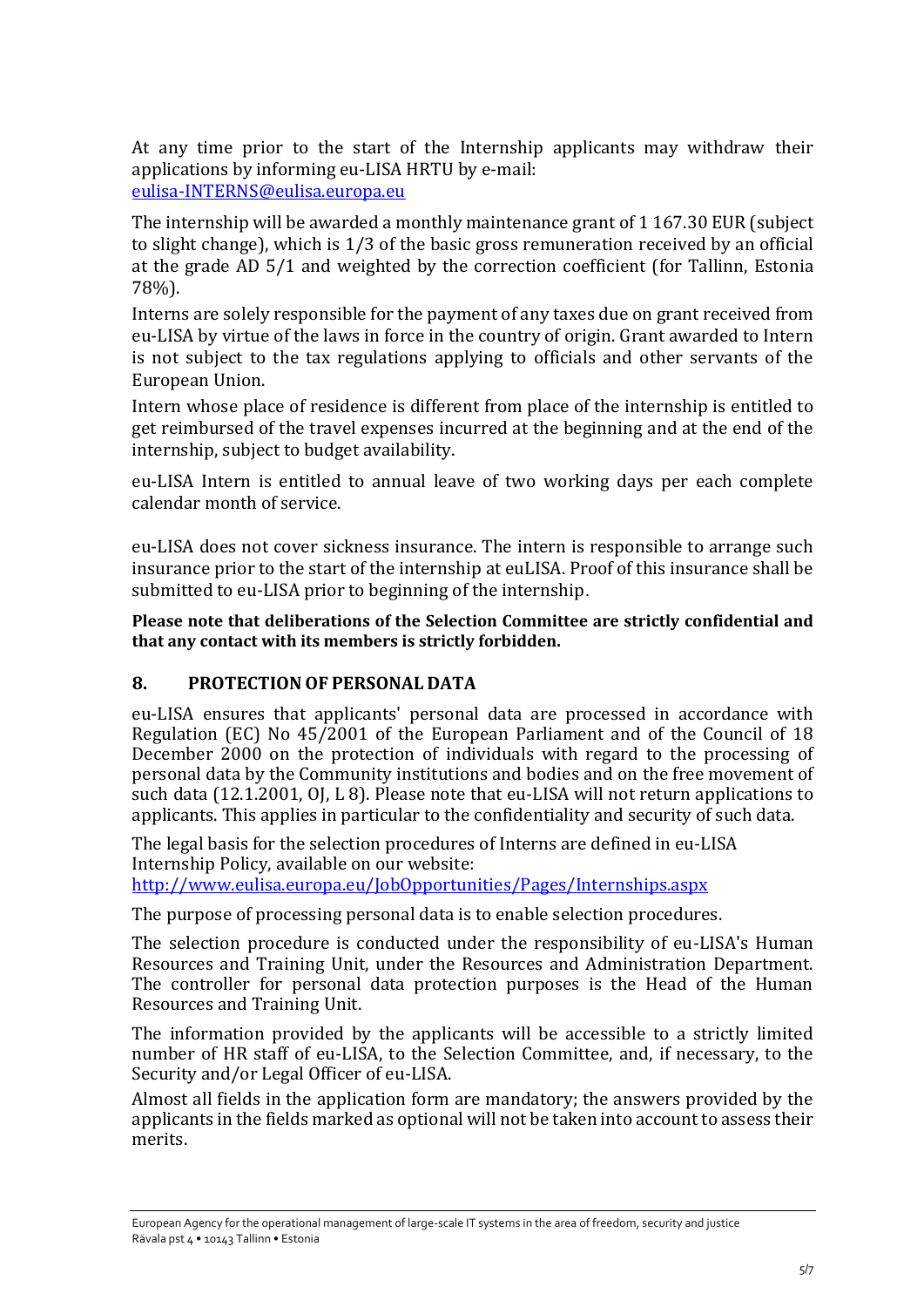eu-LISA respects Regulation (EC) No 45/2001 of 18 December 2000 regarding personal data, and will be keeping the personal files of the applicants according to this regulation regardless whether the applications were successful or unsuccessful or withdrawn.

eu-LISA will keep applicants` files for no longer than 2 years. Beyond this period, aggregate and anonymous (scrambled) data on Internship applications will be kept only for statistical purposes.

All applicants may exercise their right of access to and right to rectify their personal data. Personal data such as contact details can be rectified by the applicants at any time during the procedure. In the case of data related to the admissibility criteria, the right of rectification cannot be exercised after the closing date of applications` submission.

Any substantiated query concerning the processing of his/her personal data can be addressed to the Human Resources and Training Unit at

[eulisa-INTERNS@eulisa.europa.eu.](mailto:eulisa-INTERNS@eulisa.europa.eu)

Applicants may have recourse at any time to the European Data Protection Supervisor [\(edps@edps.europa.eu\)](mailto:edps@edps.europa.eu).

### **9. APPLICATION PROCEDURE**

For an application to be considered valid there are three requirements to fulfil:

- applicants must complete and submit their application using the Standard eu-<br>LISA Internship Application Form available on our website: LISA Internship Application Form available on our website: <http://www.eulisa.europa.eu/JobOpportunities/Pages/Internships.aspx>
- the Application Form must be signed, scanned and sent electronically by the applicant, to the e-mail address: [eulisa-INTERNS@eulisa.europa.eu](mailto:eulisa-INTERNS@eulisa.europa.eu) to confirm his/her compliance with the eligibility criteria;
- applicants should clearly state in the Application Form for which of the announced internship opportunities he/she intends to apply;
- applicants must attach to the Application Form scanned copies of certificates or declaration from the relevant University. Or, if the case, any other necessary documents.

The closing date for submission of applications is: **15 July 2016 at 23.59 hrs EET Eastern European Time (EET).**

The subject of the e-mail should include the Internship No eu-LISA/16/INT/DPO/3.1.

#### **Please note that if at any stage of the selection procedure it is established that any of the requested information provided by an applicant is false, the applicant in question will be disqualified.**

Applications must be received at eu-LISA by the closing date. The receipt of applications after the deadline mentioned above will result in considering them as non-eligible.

Incomplete applications will be discarded and treated as non-eligible.

Once all the applications have been registered, applicants will receive acknowledgement message by e-mail confirming the receipt of the application.

Applicants are strongly advised **not to wait until the last day** to submit their applications, since heavy internet traffic or a fault with the internet connection could lead to difficulties in submission. eu-LISA cannot be held responsible for any delay due to such difficulties

European Agency for the operational management of large-scale IT systems in the area of freedom, security and justice Rävala pst 4 • 10143 Tallinn • Estonia